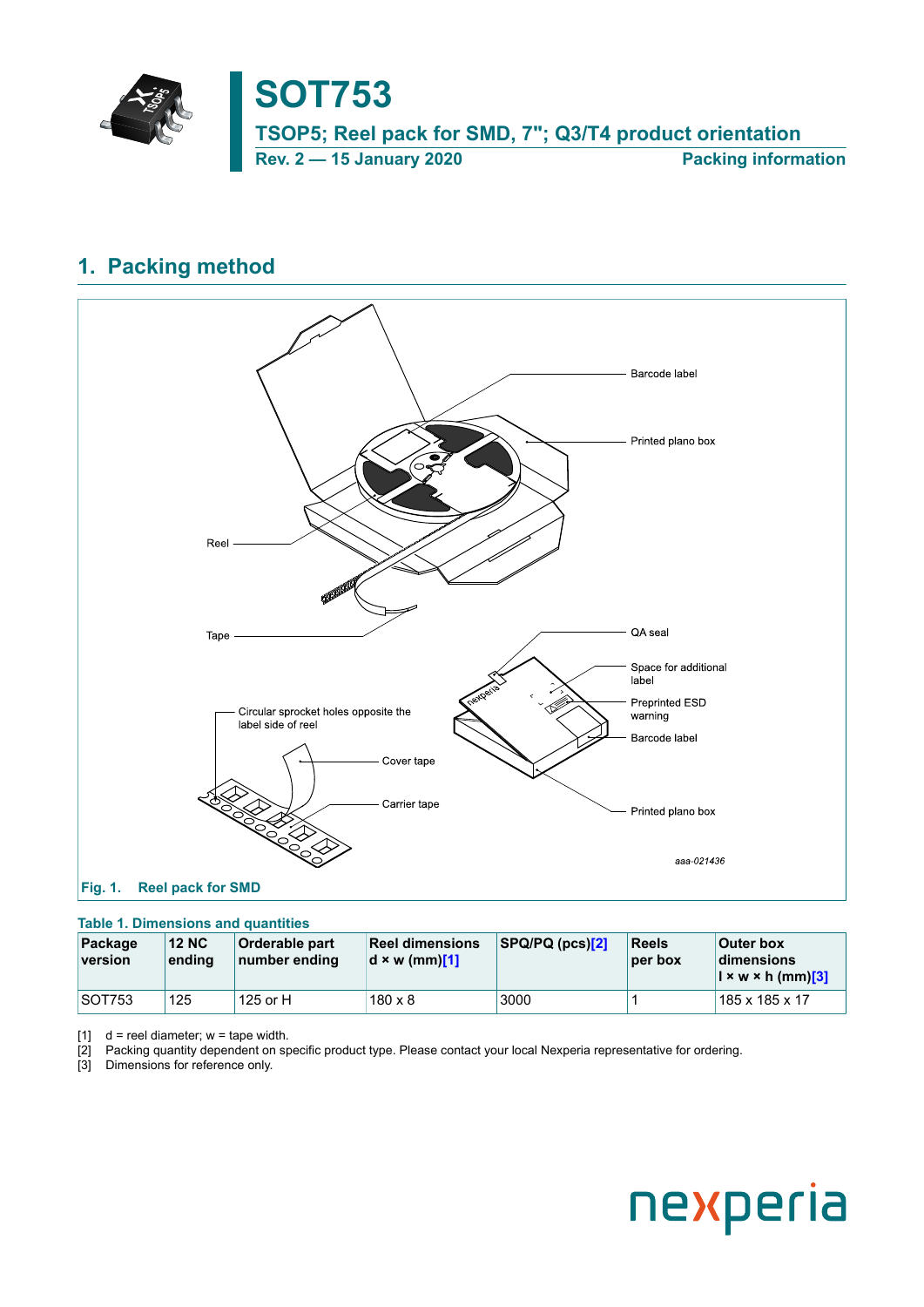# **2. Product orientation**



# **3. Carrier tape dimensions**



#### <span id="page-1-0"></span>**Table 2. Carrier tape dimensions**

*In accordance with IEC 60286-3*

| $A_0$ (mm)      | $B_0$ (mm)      | $K_0$ (mm)   | $\mathcal{F}(\mathsf{mm})$ | $ P_1$ (mm)    | $\mathsf{W}(\mathsf{mm})$ |
|-----------------|-----------------|--------------|----------------------------|----------------|---------------------------|
| $3.18 \pm 0.05$ | $3.00 \pm 0.05$ | $.35\pm0.10$ | $0.23 \pm 0.02$            | $14.0 \pm 0.1$ | $8.0 \pm 0.1$             |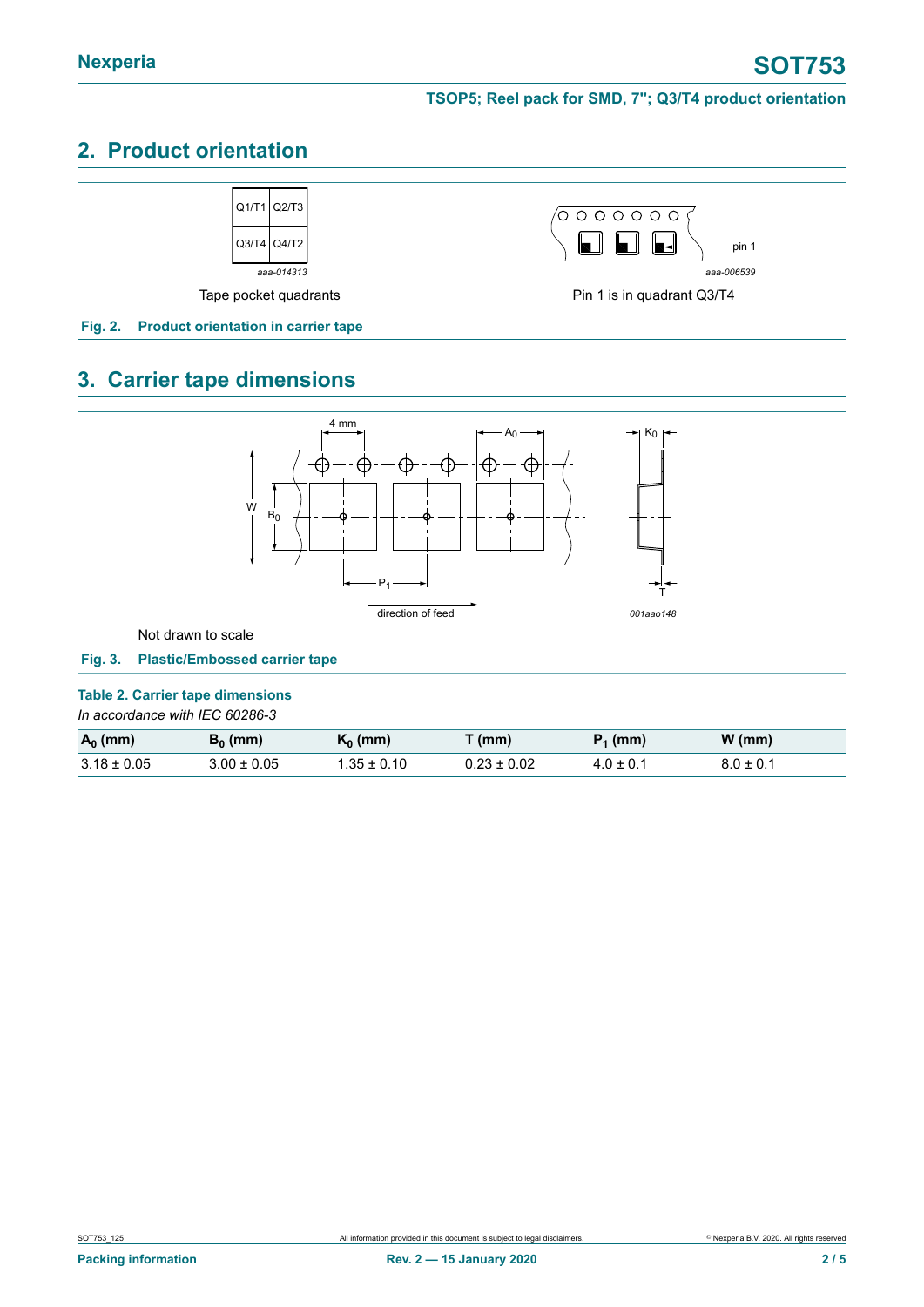# **4. Reel dimensions**



### <span id="page-2-0"></span>**Table 3. Reel dimensions**

*In accordance with IEC 60286-3*

| $\overline{A}$ [nom]   | $ W2$ [max] | <b>B</b> [min] | $C \text{ [min]}$ | D [min] |
|------------------------|-------------|----------------|-------------------|---------|
| $\mathsf{m}\mathsf{m}$ | (mm)        | (mm)           | (mm)              | (mm)    |
| 180                    | 14.4        | ں. ا           | 12.8              | 20.2    |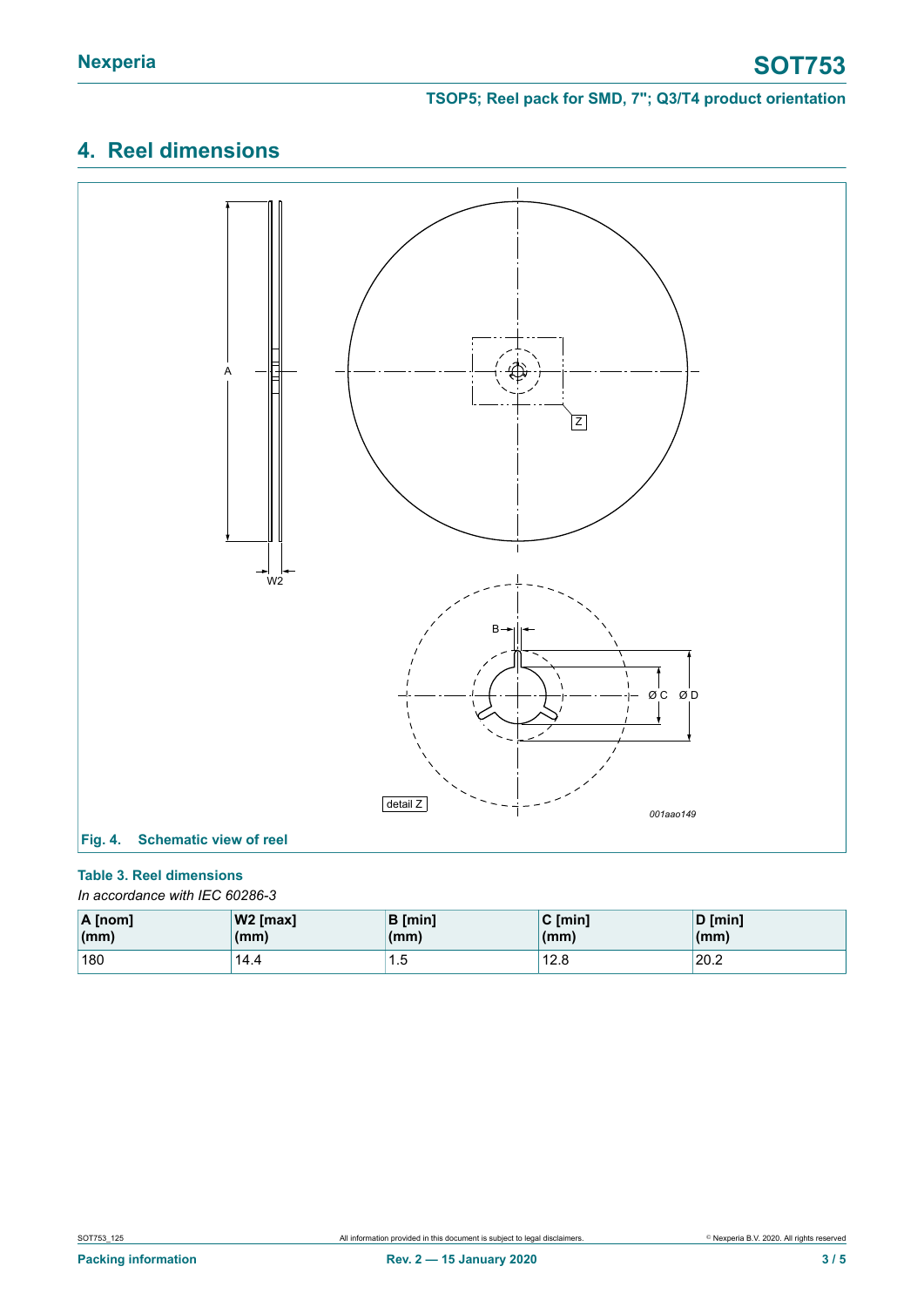#### **TSOP5; Reel pack for SMD, 7"; Q3/T4 product orientation**

## <span id="page-3-0"></span>**5. Barcode label**



#### **Fig. 5. Example of typical box information barcode label**



#### **Table 4. Barcode label dimensions**

| <b>Box barcode label</b> | Reel barcode label |
|--------------------------|--------------------|
| $\vert x \rangle$ w (mm) | $\vert$ x w (mm)   |
| $100 \times 75$          | $36 \times 75$     |

## **6. Revision history**

| <b>Table 5. Revision history</b> |          |                                                                                                                                                                                                                                                                                                                                                                                                                                                               |                   |  |
|----------------------------------|----------|---------------------------------------------------------------------------------------------------------------------------------------------------------------------------------------------------------------------------------------------------------------------------------------------------------------------------------------------------------------------------------------------------------------------------------------------------------------|-------------------|--|
| Document ID                      |          | Release date Modifications                                                                                                                                                                                                                                                                                                                                                                                                                                    | <b>Supersedes</b> |  |
| SOT753 125 v.2                   | 20200115 | The format of this packing information document has been<br>٠<br>redesigned to comply with the identity guidelines of Nexperia.<br>Fig. 1: Updated packing method drawing.<br>Table 1: Outer box dimensions updated.<br>Table 2: Tolerances added to carrier tape dimensions.<br>Table 3: Added reel drawing and dimensions.<br>Section 5: Added barcode label and dimensions.<br>Legal texts have been adapted to the new company name<br>where appropriate. | SOT753 125 v.1    |  |
| SOT753_125 v.1                   | 20121126 | ۰                                                                                                                                                                                                                                                                                                                                                                                                                                                             |                   |  |